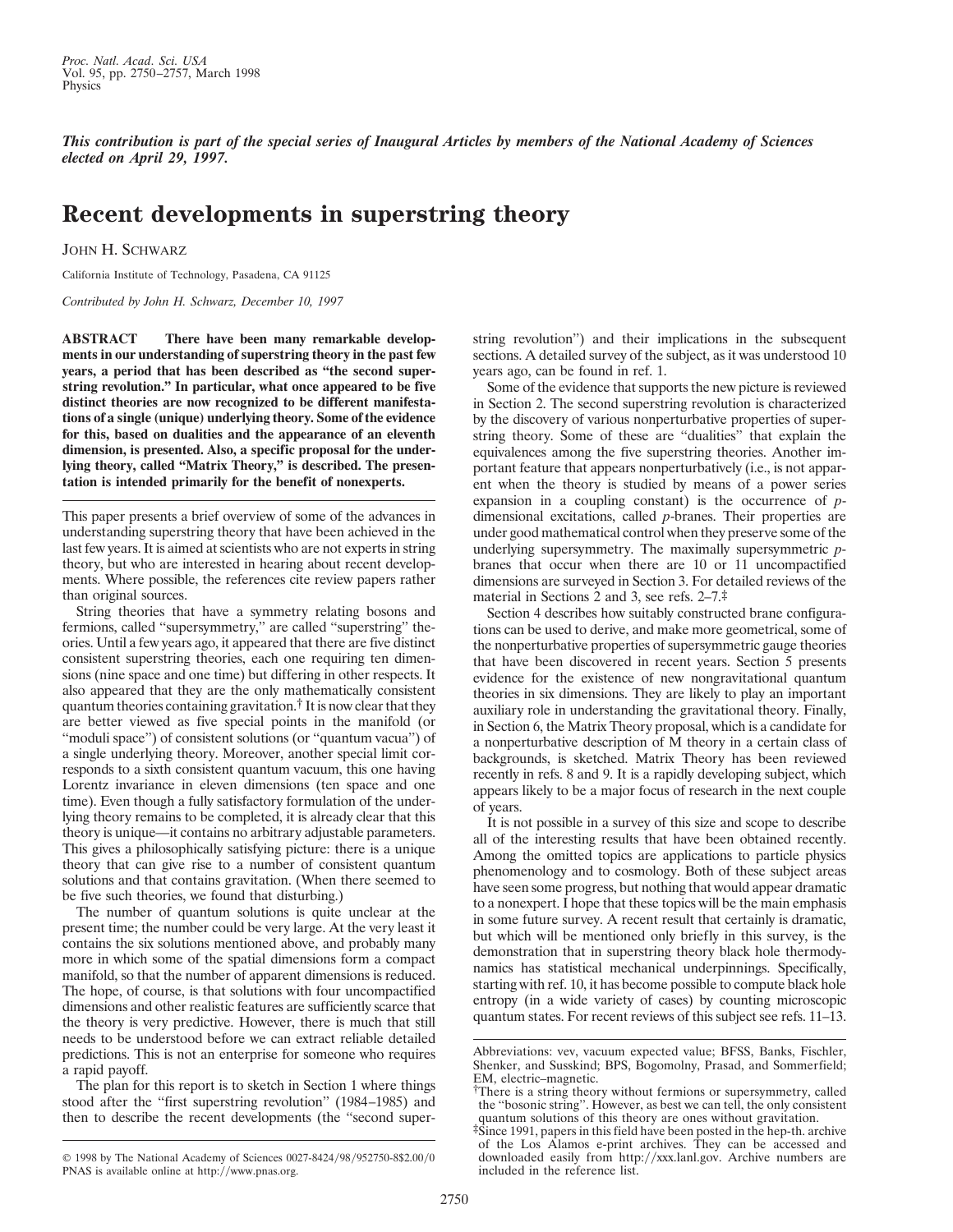For two other surveys of recent developments in string theory, see refs. 14 and 15.

## **Section 1. Historical Setting and Background**

Major advances in understanding of the physical world have been achieved during the past century by focusing on apparent contradictions between well-established theoretical structures. In each case the reconciliation required a better theory, often involving radical new concepts and striking experimental predictions. Four major advances of this type are indicated in Fig. 1 (16). These advances were the discoveries of special relativity, quantum mechanics, general relativity, and quantum field theory. This was quite an achievement for one century, but there is one fundamental contradiction that still needs to be resolved, namely the clash between general relativity and quantum field theory. Many theoretical physicists are convinced that superstring theory will provide the answer.

There are various problems that arise when one attempts to combine general relativity and quantum field theory. The field theorist would point to the breakdown of renormalizability—the fact that short-distance singularities become so severe that the usual methods for dealing with them no longer work. By replacing point-like particles with one-dimensional extended strings, as the fundamental objects, superstring theory certainly overcomes the problem of perturbative nonrenormalizability. A relativist might point to a different set of problems, including the issue of how to understand the causal structure of space-time when the metric has quantum-mechanical excitations. There are also a host of problems associated with black holes such as the fundamental origin of their thermodynamic properties and an apparent loss of quantum coherence. The latter, if true, would imply a breakdown in the basic structure of quantum mechanics. The relativist's set of issues cannot be addressed properly in a perturbative setup, but the recent discoveries are leading to nonperturbative understandings that should help in addressing them. Most string theorists expect that the theory will provide satisfying resolutions of these problems without any revision in the basic structure of quantum mechanics. Indeed, there are indications that someday quantum mechanics will be viewed as an implication of (or at least a necessary ingredient of) superstring theory.

When a new theoretical edifice is proposed, it is very desirable to identify distinctive testable experimental predictions. In the case of superstring theory there have been no detailed computations of the properties of elementary particles or the structure of the universe that are convincing, though many valiant attempts have been made. In my opinion, success in such enterprises requires a better understanding of the theory than has been achieved as yet. It is very difficult to assess whether this level of understanding is just around the corner or whether it will take



many decades and several more revolutions. In the absence of this kind of confirmation, we can point to three general ''predictions'' of superstring theory that are very encouraging. The first is the existence of gravitation, approximated at low energies by general relativity. No other quantum theory can claim to have done this (and I suspect that no other ever will). The second is the fact that superstring vacua generally include Yang–Mills gauge theories such as those that make up the "standard model" of elementary particles. The third general prediction, not yet confirmed experimentally, is the existence of supersymmetry at low energies (the electroweak scale).

Supersymmetry (at ''low energy'') implies that every known elementary particle should have a supersymmetry partner, with a mass that is about 100 to 1000 times the mass of a proton. There is no direct sighting of any of these particles as yet, though there are a number of indirect observational indications that support a belief in their existence. Once any one of them is discovered and identified, it will imply the existence of the rest of them, and set the agenda for experimental particle physics for several decades to come–maybe even make a compelling case for a new improved Superconducting Supercollider (SSC) project. Some of these particles could show up this century at the large electron–positron collider (LEP) machine at the European Center for Nuclear Research (CERN) or the tevatron collider at Fermilab. Otherwise, we must await the large hadron collider (LHC) at CERN (a proton collider with about 40% of the energy that was planned for the SSC), whose completion is scheduled for 2005.

The history of string theory is very fascinating, with many bizarre twists and turns. It has not yet received the attention it deserves from historians of science or popular science writers. Here we will settle for a very quick sketch. The subject arose in the late 1960s in an attempt to describe strong nuclear forces. In 1971 it was discovered that the inclusion of fermions requires world-sheet supersymmetry (17, 18). This led to the development of space-time supersymmetry, which was eventually recognized to be a generic feature of consistent string theories (hence the name "superstrings"). This was a quite active subject for about 5 years, but it encountered serious theoretical difficulties in describing the strong nuclear forces, and quantum chromodynamics (QCD) came along as a convincing theory of the strong interaction. As a result the subject went into decline and was abandoned by all but a few diehards for over a decade. In 1974 two of the diehards (Joël Scherk and I) proposed that the problems of string theory could be turned into virtues if it were used as a framework for realizing Einstein's old dream of "unification," rather than as a theory of hadrons and strong nuclear forces (19). Specifically, we pointed out that it would provide a perturbatively finite theory that incorporates general relativity. One implication of this change in viewpoint was that the characteristic size of a string became the Planck length  $L_{PL} = (\hbar G/c^3)^{1/2} \sim 10^{-33}$  cm, some 20 orders of magnitude smaller than previously envisaged. This is the natural length scale in a theory that combines gravitation (characterized by Newton's constant  $G$ ) in a relativistic ( $c$  is the speed of light) and quantum mechanical  $(\hbar$  is Planck's constant divided by  $2\pi$ ) setting. (More refined analyses lead to a string scale  $L_s$  that is about two orders of magnitude larger than the Planck length.) In any case, experiments at existing accelerators cannot resolve distances shorter than about  $10^{-16}$  cm, which explains why the point–particle approximation of ordinary quantum field theories is so successful.

In 1984–1985 there were a series of discoveries (20–22) that convinced many theorists that superstring theory is a very promising approach to unification. Almost overnight, the subject was transformed from an intellectual backwater to one of the most active areas of theoretical physics, which it has remained ever since. By the time the dust settled, it was clear that there are five different superstring theories, each requiring ten dimensions (nine space and one time), and that each has a consistent perturbation expansion. The perturbation expansions are power FIG. 1. Contradictions lead to better theories. series expansions in powers of a coupling constant (or, equiva-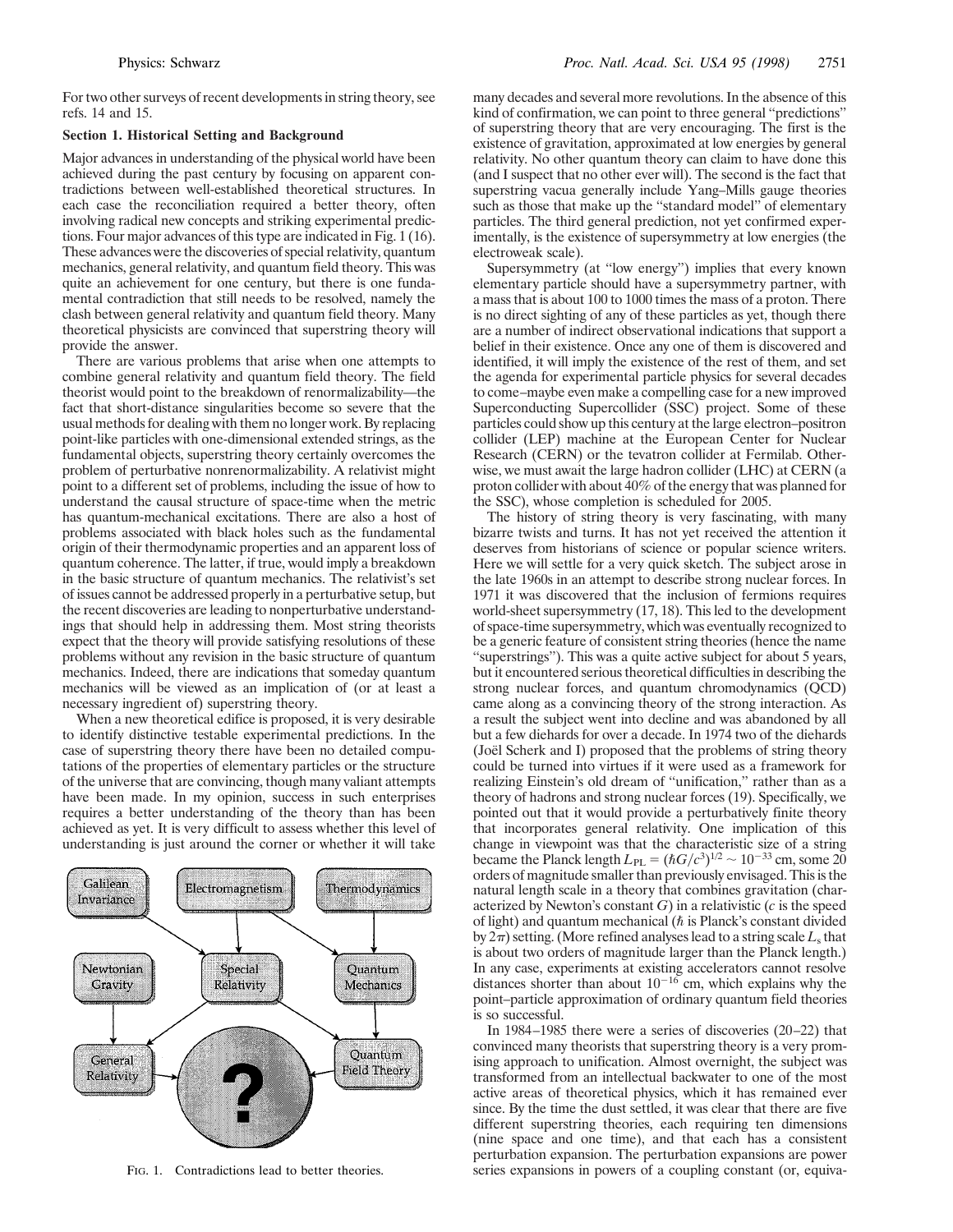lently, of Planck's constant) like those that are customarily used to carry out computations in quantum field theory. The five theories, about which I will say more later, are denoted type I, type IIA, type IIB,  $E_8 \times E_8$  heterotic (HE, for short), and SO(32) heterotic (HO, for short). The type II theories have two supersymmetries in the ten-dimensional sense, while the other three have just one. The type I theory is special in that it is based on unoriented open and closed strings, whereas the other four are based on oriented closed strings. Type I strings can break, whereas the other four are unbreakable. The IIA theory is nonchiral (i.e., it is parity conserving), and the other four are chiral (parity violating).

A string's space-time history is described by functions  $X^{\mu}(\sigma, \tau)$ , which map the string's two-dimensional "world sheet"  $(\sigma, \tau)$  into space-time  $X^{\mu}$ . There are also other world-sheet fields that describe other degrees of freedom, such as those associated with supersymmetry and gauge symmetries. Surprisingly, *classical* string theory dynamics is described by a conformally invariant two-dimensional *quantum* field theory. What distinguishes onedimensional strings from higher-dimensional analogs is the fact that this two-dimensional theory is renormalizable. [Objects with *p* dimensions, called "*p*-branes," have a  $(p + 1)$ -dimensional world volume. In this language, a string is a 1-brane.] Perturbative quantum string theory can be formulated by the Feynman sum-over-histories method. This amounts to associating a genus *h* Riemann surface (a closed and orientable two-dimensional manifold with *h* handles) to an *h*-loop string theory Feynman diagram. The attractive features of this approach are that there is just one diagram at each order *h* of the perturbation expansion, and that each diagram represents an elegant (though complicated) finite-dimensional integral that is ultraviolet finite. In other words, they do not give rise to the severe short-distance singularities that plague other attempts to incorporate general relativity in a quantum field theory. The main drawback of this approach is that it gives no insight into how to go beyond perturbation theory.

To have a chance of being realistic, the six extra space dimensions must somehow curl up into a tiny geometrical space, whose size is presumably comparable to the string scale *L*s, though its size in some directions might differ significantly from that in other ones. Because space-time geometry is determined dynamically (as in general relativity) only geometries that satisfy the dynamical equations are allowed. The HE string theory, compactified on a particular kind of six-dimensional space called a Calabi–Yau (CY) manifold, has many qualitative features at low energies that resemble the standard model of elementary particles. In particular, the low-mass fermions occur in suitable representations of a plausible unifying gauge group. Moreover these representations occur with a multiplicity whose number is controlled by the topology of the CY manifold. Thus, at least in relatively simple examples, a CY manifold with Euler number equal to  $\pm 6$  is required to account for the observed three families of quarks and leptons. These successes have been achieved in a perturbative framework and are necessarily qualitative at best, because nonperturbative phenomena are essential to an understanding of supersymmetry breaking and other important matters of detail.

## **Section 2. Superstring Dualities and M Theory**

The second superstring revolution (1994–??) has brought nonperturbative string physics within reach. The key discoveries were the recognition of amazing and surprising ''dualities.'' They have taught us that what we viewed previously as five theories is in fact five different perturbative expansions of a single underlying theory about five different points in the moduli space of consistent quantum vacua! It is now clear that there is a unique theory, though it may allow many different vacua. For example, a sixth special vacuum involves an eleven-dimensional Minkowski spacetime. Another lesson we have learned is that, nonperturbatively, objects of more than one dimension (membranes and higher "*p*-branes") play a central role. In most respects they appear to be

on an equal footing with strings, but there is one big exception: a perturbation expansion cannot be based on *p*-branes with *p* . 1. The reason for this will become clear later.

A schematic representation of the relationship between the five superstring vacua in ten dimensions and the eleven-dimensional vacuum, characterized by eleven-dimensional supergravity at low energy, is given in Fig. 2. The idea is that there is some large moduli space of consistent vacua of a single underlying theory denoted by M here. The six limiting points, represented as circles, are special in the sense that they are the ones with (super) Poincaré invariance in ten or eleven dimensions. The letters on the edges refer to the type of transformation relating a pair of limiting points. The numbers 16 or 32 refer to the number of unbroken supersymmetries. In ten dimensions the minimal spinor is Majorana–Weyl (MW) and has 16 real components, so the conserved supersymmetry charges (or ''supercharges'') correspond to just one MW spinor in three cases (type I, HE, and HO). Type II superstrings have two MW supercharges, with opposite chirality in the IIA case and the same chirality in the IIB case. In eleven dimensions the minimal spinor is Majorana with 32 real components.

Three kinds of dualities, called S, T, and U, have been identified. It can sometimes happen that theory A at strong coupling is equivalent to theory B at weak coupling, in which case they are said to be S dual. Similarly, if theory A compactified on a space of large volume is equivalent to theory B compactified on a space of small volume, then they are called T dual. Combining these ideas, if theory A compactified on a space of large (or small) volume is equivalent to theory B at strong (or weak) coupling, they are called U dual. If theories A and B are the same, then the duality becomes a self-duality, and it can be viewed as a (gauge) symmetry. T duality, unlike S or U duality, holds perturbatively, because the coupling constant is not involved in the transformation, and therefore it was discovered between the string revolutions.

The basic idea of T duality (for a recent discussion see ref. 23) can be illustrated by considering a compact dimension consisting of a circle of radius *R*. In this case there are two kinds of excitations to consider. The first, which is not special to string theory, is due to the quantization of the momentum along the circle. These ''Kaluza–Klein'' momentum excitations contribute  $(n/R)^2$  to the energy squared, where *n* is an integer. The second kind are winding-mode excitations, which arise due to a closed string getting caught on the topology of space and winding *m* times around the circular dimension. They are special to string theory, though there are higher-dimensional analogs. Letting  $T =$  $(2\pi L_s^2)^{-1}$  denote the fundamental string tension (energy per unit length), the contribution of a winding mode to the energy squared is  $(2\pi RmT)^2$ . T duality exchanges these two kinds of excitations by mapping  $m \leftrightarrow n$  and  $R \leftrightarrow L_s^2/R$ . This is part of an exact map



FIG. 2. The M theory moduli space.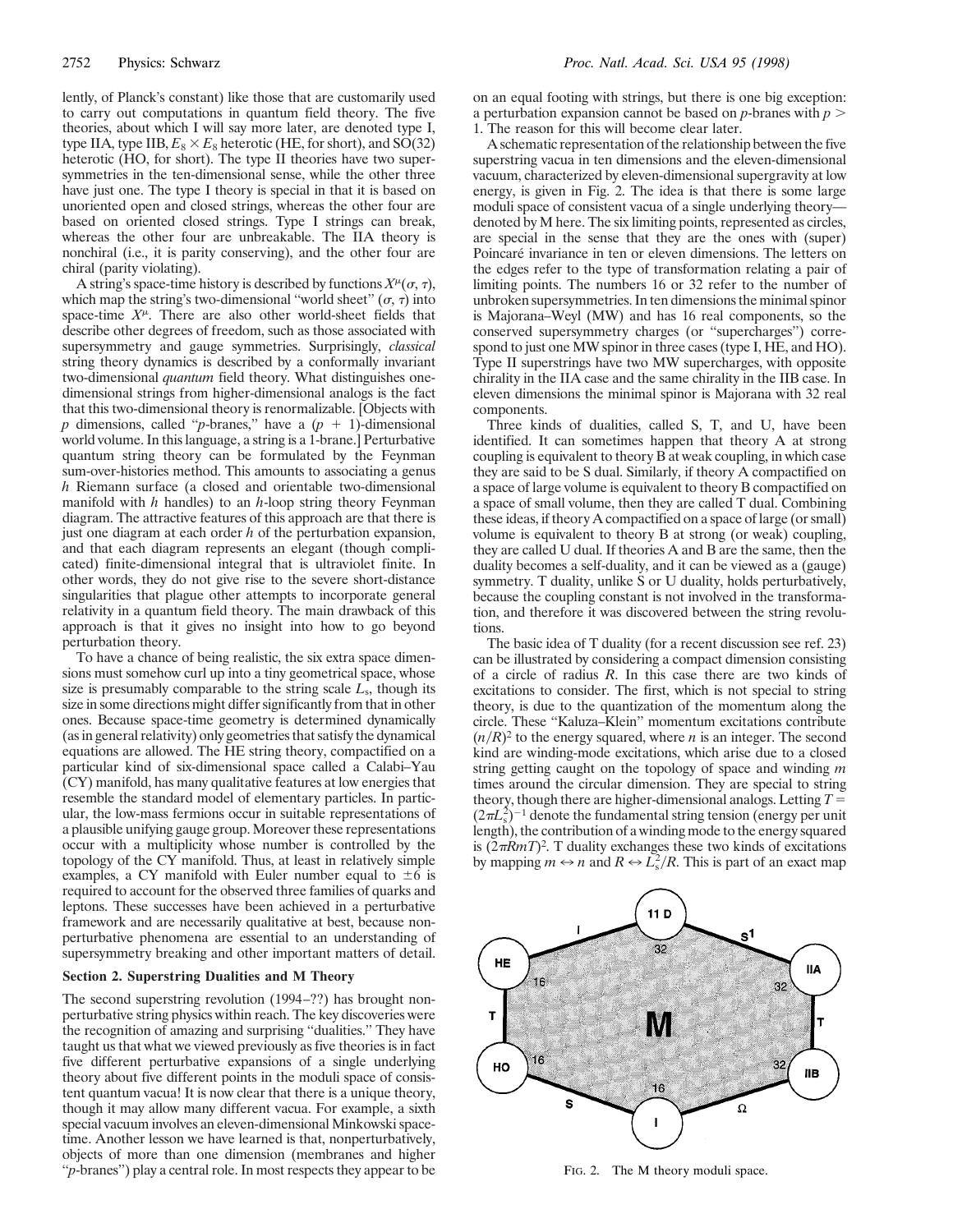between a T-dual pair of theories A and B. One implication is that usual geometric concepts break down at short distances, and classical geometry is replaced by ''quantum geometry,'' which is described mathematically by two-dimensional conformal field theory. It also suggests a generalization of the Heisenberg uncertainty principle according to which the best possible spatial resolution  $\Delta x$  is bounded below not only by the reciprocal of the momentum spread,  $\Delta p$ , but also by the string size, which grows with energy. This is the best one can do with the fundamental strings. However, by probing with certain nonperturbative objects called D-branes, which will be discussed later, it is possible to do better and measure distances all the way down to the Planck scale.

Two pairs of ten-dimensional superstring theories are T-dual when compactified on a circle: the IIA and IIB theories and the HE and HO theories. The two edges of Fig. 2 labeled T connect vacua related by T duality. For example, if the IIA theory is compactified on a circle of radius *R*<sup>A</sup> leaving nine noncompact dimensions, this is equivalent to compactifying the IIB theory on a circle of radius  $\vec{R}_B = (m_s^2 R_A)^{-1}$ , where  $m_s = 1/L_s$  is the characteristic string mass scale. The T duality relating the two heterotic theories (HE and HO) is essentially the same, though there are additional technical details in this case. These two dualities reduce the number of (apparently) distinct superstring theories from five to three. The point is that the two members of each pair are continuously connected by varying the compactification radius from 0 to infinity. The compactification radius arises as the vacuum expected value (vev) of a scalar field, which is one of the massless modes of the string, and is a modulus of the theory. Therefore, varying this radius is a motion in the moduli space of quantum vacua.

Suppose now that a pair of theories (A and B) are S dual. This means that if  $f_A(g_s)$  denotes any physical observable of theory A and *g*<sup>s</sup> denotes the coupling constant, then there is a corresponding physical observable  $f_B(g_s)$  in theory B such that  $f_A(g_s)$  =  $f_B(1/g_s)$ . This duality, whose recognition was the first step in the current revolution (24–28), relates one theory at weak coupling to the other at strong coupling. It generalizes the electric– magnetic symmetry of Maxwell theory. The point is that because the Dirac quantization condition implies that the basic unit of magnetic charge is inversely proportional to the unit of electric charge, their interchange amounts to an inversion of the charge (which is the coupling constant). Electric–magnetic symmetry is broken in nature, because the basic unit of electric charge is much smaller than the self-dual value. It could, however, be a symmetry of the underlying equations. S duality relates the type I theory to the HO theory and the IIB theory to itself. This explains the strong coupling behavior of those three theories. For each of the five superstring theories, the string coupling constant *g*<sup>s</sup> is given by a vev of a massless scalar field  $\phi$  called the "dilaton." (The precise relation is  $g_s = e^{\langle \phi \rangle}$ .) Therefore varying the strength of the string coupling also corresponds to a motion in the moduli space of quantum vacua.

The edge connecting the HO vacuum and the type I vacuum is labeled by S in the diagram, because these two vacua are related by S duality. Specifically, denoting the two string coupling constants by  $g_s^{(HO)}$  and  $g_s^{(I)}$ , the relation is  $g_s^{(I)}g_s^{(HO)} = 1$ . In other words, the vevs of the two dilatons satisfy  $\langle \phi^{(I)} \rangle + \langle \phi^{(HO)} \rangle = 0$ , and the edge connecting the HO and I points in Fig. 2 represents a continuation from weak coupling to strong coupling in one description, which is weak coupling in the other one. It had been known for a long time that the two vacua have the same gauge symmetry [*SO*(32)] and the same supersymmetry, but it was unclear how they could be equivalent, because type I strings and heterotic strings are very different. It is now understood that heterotic strings appear as nonperturbative excitations in the type I description. The converse is not quite true, because type I strings disintegrate at strong coupling. The link labeled  $\Omega$  in Fig. 2 connects the type IIB and type I vacua by an ''orientifold projection,'' which will not be explained here.

The understanding of how the IIA and HE theories behave at strong coupling, which is by now well established, came as quite a surprise. As discussed in more detail below, in each of these cases there is an eleventh dimension whose size *R* becomes large at strong string coupling *g*<sub>s</sub>, the scaling law being  $R \sim g_s^{2/3}$ . In the IIA case the eleventh dimension is a circle, whereas in the HE case it is a line interval (so that the eleven-dimensional space-time has two ten-dimensional boundaries). The strong coupling limit of either of these theories gives an eleven-dimensional Minkowski space-time. The eleven-dimensional description of the underlying theory is called ''M theory.'' As yet, it is less well understood than the five ten-dimensional string theories.

The eleven-dimensional vacuum, including eleven-dimensional supergravity, is characterized by a single scale—the elevendimensional Planck scale  $m_p$ . It is proportional to  $G_N^{-1/9}$ , where  $G_N$  is the eleven-dimensional Newton constant. The connection to type IIA theory is obtained by taking one of the ten spatial dimensions to be a circle  $(S^1$  in the diagram) of radius *R*. Type IIA string theory in ten dimensions has a dimensionless coupling constant  $g_s$ , which is given by the vev of  $e^{\phi}$ , where  $\phi$  is the dilaton field—a massless scalar field belonging to the IIA supergravity multiplet. In addition, the IIA theory has a mass scale,  $m_s$ , whose square gives the tension of the fundamental IIA string. In the units  $\hbar = c = 1$ , which are used here,  $m_s$  is the reciprocal of  $L_s$ , the string length scale introduced earlier. The relationship between the parameters of the eleven-dimensional and IIA descriptions is given by

$$
m_s^2 = Rm_p^3 \tag{1}
$$

$$
g_{\rm s} = Rm_{\rm s}.\tag{2}
$$

Numerical factors (such as  $2\pi$ ) are not important for present purposes and have been dropped. The significance of these equations will emerge later. However, one point can be made immediately. The conventional perturbative analysis of the IIA theory is an expansion in powers of  $g_s$  with  $m_s$  fixed. The second relation implies that this is an expansion about  $R = 0$ , which accounts for the fact that the eleven-dimensional interpretation was not evident in studies of perturbative string theory. The radius  $R$  is a modulus—the vev of a massless scalar field with a flat potential. One gets from the IIA point to the eleven-dimensional point by continuing this vev from zero to infinity. This is the meaning of the edge of Fig. 2 labeled *S*<sup>1</sup> .

The relationship between the  $E_8 \times E_8$  heterotic string vacuum (denoted HE) and eleven dimensions is very similar. The difference is that the compact spatial dimension is a line interval (denoted I in the diagram) instead of a circle. The same relations in Eqs. **1** and **2** apply in this case. This compactification leads to an eleven-dimensional space-time that is a slab with two parallel ten-dimensional faces. One set of  $E_8$  gauge fields is confined to each face, whereas the gravitational fields reside in the bulk. One of the important discoveries in the first superstring revolution was the existence of a mechanism that cancels quantum mechanical anomalies in the Yang–Mills gauge symmetry for the special case of *SO*(32) and  $E_8 \times E_8$  gauge groups. There is a nice generalization of the ten-dimensional anomaly cancellation mechanism to this eleven-dimensional setting  $(29)$ . It works only for  $E_8$  gauge groups.

#### **Section 3.** *p***-branes**

Supersymmetry algebras with central charges admit ''short representations,'' the existence of which is crucial for testing conjectured nonperturbative properties of theories that previously were defined only perturbatively. Schematically, when a state carries a central charge *Q*, the supersymmetry algebra implies that its mass is bounded below  $(M \geq |Q|)$ . Moreover, when the state is "BPS saturated," i.e.,  $\hat{M} = |\tilde{Q}|$ , the representation theory changes, and a state can belong to a short representation of the supersymmetry algebra. This phenomenon is already familiar for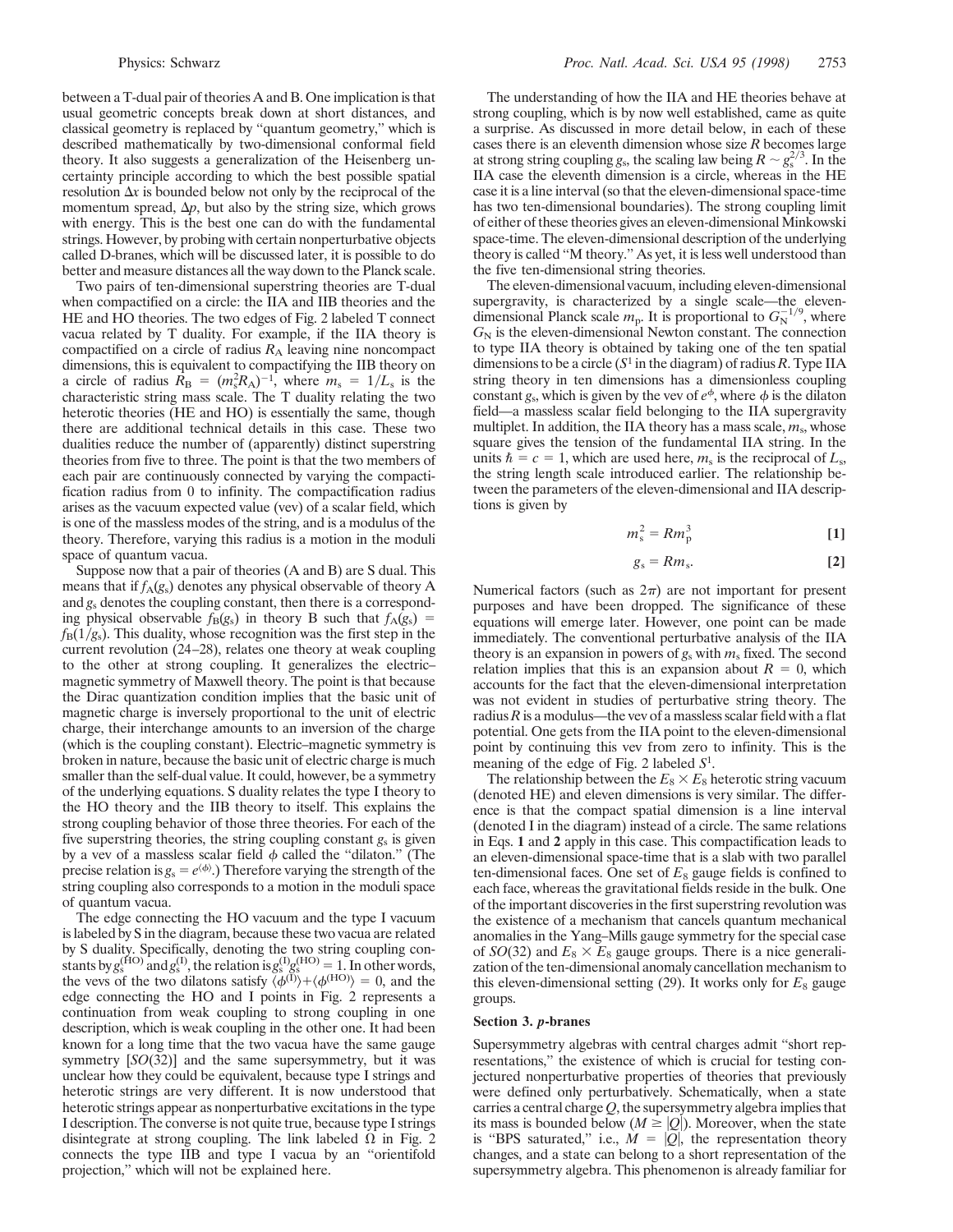the case of Poincaré symmetry in four dimensions, which allows a massless photon to have just two polarizations (a short representation), whereas a massive spin one boson must have three polarizations.

This BPS saturation property arises not only for point particles, characterized by a mass *M*, but for extended objects with *p* spatial dimensions, called *p*-branes. In this case the central charge is a rank *p* tensor. At first sight, this might seem to be in conflict with the Coleman–Mandula theorem, which forbids finite tensorial central charges. However, the *p*-branes carry a finite charge per unit volume, so that the total charge is infinite for a BPS *p*-brane that is an infinite hyperplane, and there is no contradiction. The BPS saturation condition in this case implies that the tension (or mass per unit volume) of the *p*-brane equals the charge density. Another way of viewing BPS *p*-branes is as solitons that preserve some of the supersymmetry of the underlying theory.

The theories in question (I will focus on the ones with 32 supercharges) are approximated at low energy by supergravity theories that contain various antisymmetric tensor gauge fields. They are conveniently represented by differential forms

$$
A_n \equiv A_{\mu_1 \mu_2 \ldots \mu_n} dx^{\mu_1} \wedge dx^{\mu_2} \wedge \ldots \wedge dx^{\mu_n}.
$$
 [3]

In this notation, the corresponding gauge-invariant field strength is given by an  $(n + 1)$ -form  $F_{n+1} = dA_n$  plus possible additional terms. Fields of this type are a natural generalization of the Maxwell field, which corresponds to the case  $n = 1$ . A type II or eleven-dimensional supergravity theory with such a gauge field has two kinds of BPS *p*-brane solutions, which preserve one-half of the supersymmetry. One, which can be called ''electric,'' has  $p = n - 1$ . The other, called "magnetic," has  $p = D - n - 3$ , where *D* is the space-time dimension (ten or eleven for the cases considered here). As a check, note that for Maxwell theory in four dimensions electric and magnetic excitations are both 0-branes (point particles).

A hyperplane with *p* spatial dimensions in a space-time with  $D-1$  spatial dimensions can be surrounded by a sphere  $S^{D-p-2}$ . If *A* is a  $(p + 1)$ -form potential for which a *p*-brane is the source, the electric charge  $Q_E$  of the *p*-brane is given by a straightforward generalization of Gauss's law:

$$
Q_{\rm E} \sim \int_{S^{D-p-2}} *F, \tag{4}
$$

where  $S^{D-p-2}$  is a sphere surrounding the *p*-brane and  $*F$  is the Hodge dual of the  $(p + 2)$ -form field strength *F*. Similarly, a dual  $(D - p - 4)$ -brane has magnetic charge given by

$$
Q_{\rm M} \sim \int_{S^{p+2}} F,\tag{5}
$$

The Dirac quantization condition, for electric and magnetic 0-branes in  $\overline{D} = 4$ , has a straightforward generalization to a *p*-brane and a dual  $(D - p - 4)$ -brane in *D* dimensions; namely, the product  $Q_{\rm E}Q_{\rm M}$  is  $2\pi$  times an integer.

An approximate description of the classical dynamics of a "thin" *p*-brane is given by an action that is a generalized Nambu-Goto formula  $S_p = T_p \cdot V_{p+1} + \dots$  Here  $V_{p+1}$  is just the invariant space-time volume of the embedded *p*-brane, generalizing the invariant length of the world-line of a point particle or the area of the world-sheet of a string. The dots represent terms involving other world-volume degrees of freedom required by supersymmetry. The coefficient  $T_p$  is the *p*-brane tension—its universal mass per unit volume. Note that (for  $\hbar = c = 1$ )  $T_p \sim (mass)^{p+1}$ .

Another source of insight into nonperturbative properties of superstring theory has arisen from the study of a special class of *p*-branes called Dirichlet *p*-branes (or D-branes for short). The name derives from the boundary conditions assigned to the ends of open strings. The usual open strings of the type I theory have Neumann boundary conditions at their ends, but *T* duality implies the existence of dual open strings with Dirichlet boundary conditions in the dimensions that are *T*-transformed. More generally, in type II theories, one can consider an open string with boundary conditions at the end given by  $\sigma = 0$ 

$$
\frac{\partial X^{\mu}}{\partial \sigma} = 0 \qquad \mu = 0, 1, \dots, p \qquad \qquad [6]
$$

$$
X^{\mu} = X_0^{\mu} \qquad \mu = p + 1, \ldots, 9
$$
 [7]

and similar boundary conditions at the other end. At first sight this appears to break the Lorentz invariance of the theory, which is paradoxical. The resolution of the paradox is that strings end on a *p*-dimensional dynamical object—a D-brane. D-branes have been studied for a number of years, but their significance was clarified by Polchinski recently (30). They are important because it is possible to study the excitations of the brane using the renormalizable two-dimensional quantum field theory of the open string world sheet instead of the nonrenormalizable worldvolume theory of the D-brane itself. In this way it becomes possible to compute nonperturbative phenomena by using perturbative methods! Many (but not all) of the previously identified *p*-branes are D-branes. Others are related to D-branes by duality symmetries so that they can also be brought under mathematical control.

D-branes have found many interesting applications, but the most remarkable of these concerns the study of black holes. Strominger and Vafa (10) (and subsequently many others—for reviews see refs. 11–13) have shown that D-brane techniques can be used to count the quantum microstates associated to classical black hole configurations. The simplest case, which was studied first, is static extremal charged black holes in five dimensions. Strominger and Vafa showed that for large values of the charges the entropy (defined by  $S = \log N$ , where *N* is the number of quantum states the system can be in) agrees with the Bekenstein– Hawking prediction  $(1/4)$  the area of the event horizon). This result has been generalized to black holes in four dimensions as well as to ones that are near extremal (and radiate correctly) or rotating. In my opinion, this is a truly dramatic advance. It has not yet been proved that black holes do not give rise to a loss of quantum coherence and hence a breakdown of quantum mechanics, as Hawking has suggested, but I expect that result to follow in due course.

Altogether, superstring theories in ten dimensions have three distinct classes of *p*-branes. These are distinguished by how the tension  $T_p$  depends on the string coupling constant  $g_s$ . A "fundamental<sup>"</sup> *p*-brane has  $T_p \sim (m_s)^{p+1}$ , with no dependence on *g*<sub>s</sub>. Such *p*-branes occur only for  $p = 1$ —the fundamental strings. Because these are the only objects that survive at  $g_s = 0$ , they are the only ones that can be used as the fundamental degrees of freedom in a perturbative description. A second class of *p*-branes, called "solitonic," have  $T_p \sim (m_s)^{p+1}/g_s^2$ . These occur only for  $p =$ 5, the five-branes that are the magnetic duals of the fundamental strings. This dependence on the coupling constant is familiar from field theory. A good example is the mass of an 't Hooft– Polyakov monopole in gauge theory. The third class are the Dirichlet *p*-branes (or D*p*-branes), which have  $T_p \sim (m_s)^{p+1}/g_s$ . This behavior, intermediate between fundamental and solitonic, was not previously encountered in field theory. In tendimensional type II theories D<sub>p</sub>-branes occur for all  $p \leq 9$ —even values in the IIA case and odd ones in the IIB case. They are all interrelated by T dualities; moreover, the electric–magnetic (EM) dual of a Dp-brane is a Dp'-brane with  $p' = 6 - p$ . D-branes are very important, and so I will have more to say about them later.

Eleven-dimensional supergravity contains a three-form potential  $A_3$ . Therefore, according to the rules given earlier, there are two basic kinds of *p*-branes-the M2-brane (also known as the ''supermembrane'') and the M5-brane. These are EM duals of one another. Because the only parameter of the eleven-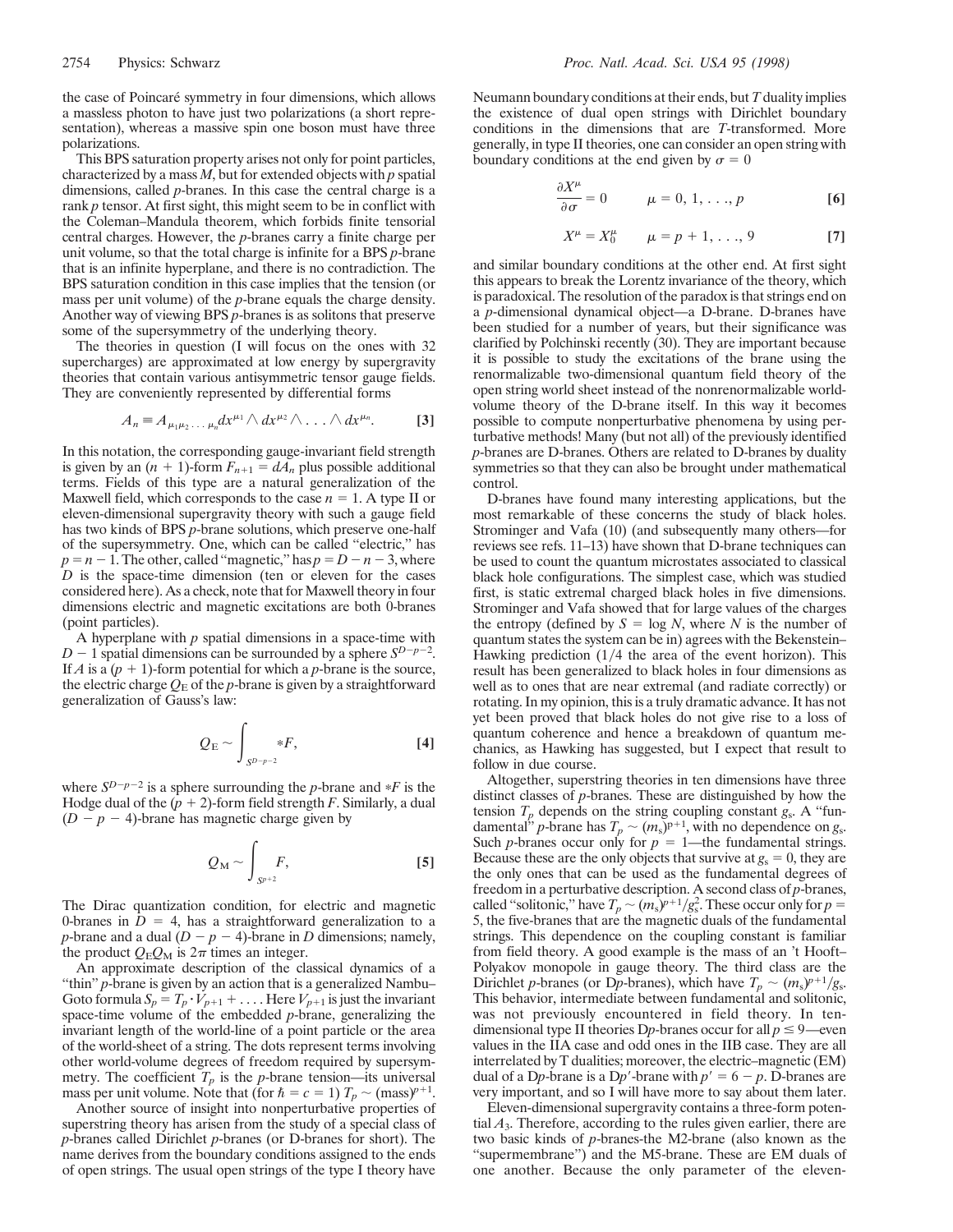dimensional vacuum is the Planck mass  $m<sub>p</sub>$ , their tensions are determined by dimensional analysis, up to numerical coefficients, to be  $T_{\text{M2}} = (m_{\text{p}})^3$  and  $T_{\text{M5}} = (m_{\text{p}})^6$ .

We can use the relation between the eleven-dimensional theory compactified on a circle of radius *R* and the IIA theory in ten dimensions to deduce the tensions of certain IIA *p*-branes. Starting with the M2-brane, we can either allow one of its dimensions to wrap the circular dimension, leaving a string in the remaining dimensions, or we can simply embed it in the noncompact dimensions, where it is then still viewed as a 2-brane. In the latter case, the tension remains  $m_p^3$ . Using Eqs. 1 and 2, we can recast this as  $T = (m_s)^3/g_s$ , which we recognize as the tension of the D2-brane of the type IIA theory. On the other hand, the wrapped M2-brane leaves a string of tension  $T = m_p^3 R = m_s^2$ . Thus we see that Eq. **1** reflects the fact that, from an elevendimensional perspective, a fundamental IIA string is actually a wrapped M2-brane. Starting with the M5-brane, we can carry out analogous calculations. If the M5-brane is not wrapped we obtain a 5-brane of tension  $T = m_p^6 = m_s^6/g_s^2$ , which is the correct relation for the solitonic 5-brane (usually called the NS5-brane). If the M5-brane is wrapped on the circle, one is left in ten dimensions with a 4-brane of tension  $T = m_p^6 R = m_s^5/g_s$ . This has the correct tension to be identified as a D4-brane. In other words, from an eleven-dimensional perspective, the D4-brane is actually a wrapped M5-brane. This fact will prove to be important in the next section.

There are a couple basic facts about D-branes in type II superstring theories that should be pointed out. First, because they can be understood in the weak coupling limit (which makes them heavy) as surfaces on which fundamental type II strings can end, the dynamics of D-branes at weak coupling can be deduced from that of fundamental strings by using perturbative methods. Another basic fact is that because a type II string carries a conserved charge that couples to a two-form potential, the end of a string must carry a point charge, which gives rise to electric flux of a Maxwell field. This implies that the world-volume theory of a D-brane contains a *U*(1) gauge field. In fact, for strong fields that vary slowly the world-volume theory of the D-brane is actually a nonlinear theory of the Born–Infeld type. The *U*(1) gauge field can be regarded as arising as the lowest excitation mode of an open string with both of its ends attached to the D-brane.

Consider now *k* parallel D*p*-branes, which are well approximated by  $(p + 1)$ -dimensional hyperplanes in ten-dimensional space-time. In this case, the two ends of an open string can be attached to two different branes. The lowest mode of a string connecting the *i*th and *j*th D-brane is a gauge field that carries *i* and *j* type electric charges at the corresponding ends. These gauge fields, together with the ones associated with the individual branes, fill out the  $k^2$  states in the adjoint representation of a  $U(k)$ group, and give rise to a  $U(k)$  gauge theory in  $p + 1$  dimensions. Classically, this gauge theory can be constructed as the dimensional reduction of *U*(*k*) super Yang–Mills theory in ten dimensions. The separations of the D-branes are given by the vevs of scalar fields, which break the *U*(*k*) gauge group to a subgroup by the Higgs mechanism. This is one of many examples in which a mechanism that once appeared to be just a mathematical abstraction has acquired a concrete physical/geometric realization. For  $p \leq 3$ , these gauge theories have a straightforward quantum interpretation, but for  $p > 3$  the gauge theories are nonrenormalizable. I will return to this issue in Section 5.

#### **Section 4. Brane-Configuration Constructions of Supersymmetric Gauge Theories**

In the last section we saw that a collection of *k* parallel D-branes gives a supersymmetric *U*(*k*) gauge theory. The unbroken supersymmetry in this case is maximal (16 conserved supercharges). In this section I describe more complicated brane configurations, which break additional supersymmetries, and give supersymmetric gauge theories in four dimensions with a richer structure. This

is an active subject, which can be approached in several different ways. Here I will settle for two examples in one particular approach. (For a different approach see ref. 31.)

The first example (32) is a configuration of NS5-branes and D4-branes in type IIA theory depicted in Fig. 3. This configuration gives rise to an  $SU(N_C)$  gauge theory in four dimensions with  $N = 2$  supersymmetry (8 conserved supercharges). To explain why, one must first describe the geometry. All of the branes are embedded in ten dimensions so as to completely fill the dimensions that will be identified as the four-dimensional space-time with coordinates  $x^0$ ,  $x^1$ ,  $x^2$ ,  $x^3$ . In addition, the NS5-branes also fill the  $x^4$  and  $x^5$  dimensions, which are represented by the vertical direction in the figure, and they have fixed values of  $x^6$ ,  $x^7$ ,  $x^8$ ,  $x^9$ . The D4-branes, on the other hand, have a specified extension in the *x*<sup>6</sup> direction, depicted horizontally in the figure, and they have fixed values of  $x^4$ ,  $x^5$ ,  $x^7$ ,  $x^8$ ,  $x^9$ . The idea is that the gauge theory lives on the *N<sub>C</sub>* D4-branes, which are suspended between the NS5-branes. The  $x^6$  extension of these D4-branes becomes negligible for energies  $E \ll 1/L$ , where *L* is the separation between the NS5-branes. In this limit the five-dimensional theory on the D4-branes is effectively four dimensional. In addition, there are  $N_F$  semi-infinite D4-branes, which result in  $N_F$  hypermultiplets (supersymmetry multiplets that contain only scalar and spinor fields) belonging to the fundamental representation of the *SU*(*N*C) gauge group. These states arise as the lowest modes of open strings connecting the two types of D4-branes depicted in the figure. The presence of the NS5-branes is responsible for breaking the supersymmetry from  $N = 4$  to  $N = 2$ .

This picture is valid at weak coupling, because the gauge coupling constant  $g_{YM}$  is given by  $g_{YM}^2 = g_s/(Lm_s)$ , and the IIA picture is valid for small  $g_s$ . Substituting Eq. 2, we see that  $g_{YM}^2 =$  $R/L$ , where  $R$  is the radius of a circular eleventh dimension. So far, the description of the geometry omits consideration of this eleventh dimension, but by taking it into account we can see what happens to the gauge theory when  $g_{YM}^2$  is not small and quantum effects become important. The key step is to recall that a D4-brane is actually an M5-brane wrapped around the circular eleventh dimension. Thus, reinterpreted as a brane configuration embedded in eleven dimensions, the entire brane configuration corresponds to a single smooth M5-brane! The junctions are now smoothed out in a way that can be made quite explicit. The correct configuration is one that is a stable static solution of the M5-brane equation of motion, which degenerates to the IIA configuration described in the limit  $R \rightarrow 0$ . There is a simple method, based on complex analysis, for finding such solutions. If some of the dimensions of the embedding space are described as a complex manifold, with a specific choice of complex structure, then the brane configuration is a stable static solution if some of its spatial dimensions are described as a complex manifold that is embedded holomorphically. In the example at hand, the relevant dimensions are two dimensions of the M5-brane, which are embedded in the four spatial dimensions denoted  $x^4$ ,  $x^5$ ,  $x^6$ ,  $x^{10}$ , where  $x^{10}$  is the circular eleventh dimension. A complex structure is specified by choosing as holomorphic coordinates  $v = x^4 + ix^5$  and  $t = \exp[(x^6 + x^5)]$  $+ i x^{10}/R$ , which is single-valued. Then a holomorphically em-



FIG. 3. Brane configuration for an  $N = 2$  4d gauge theory.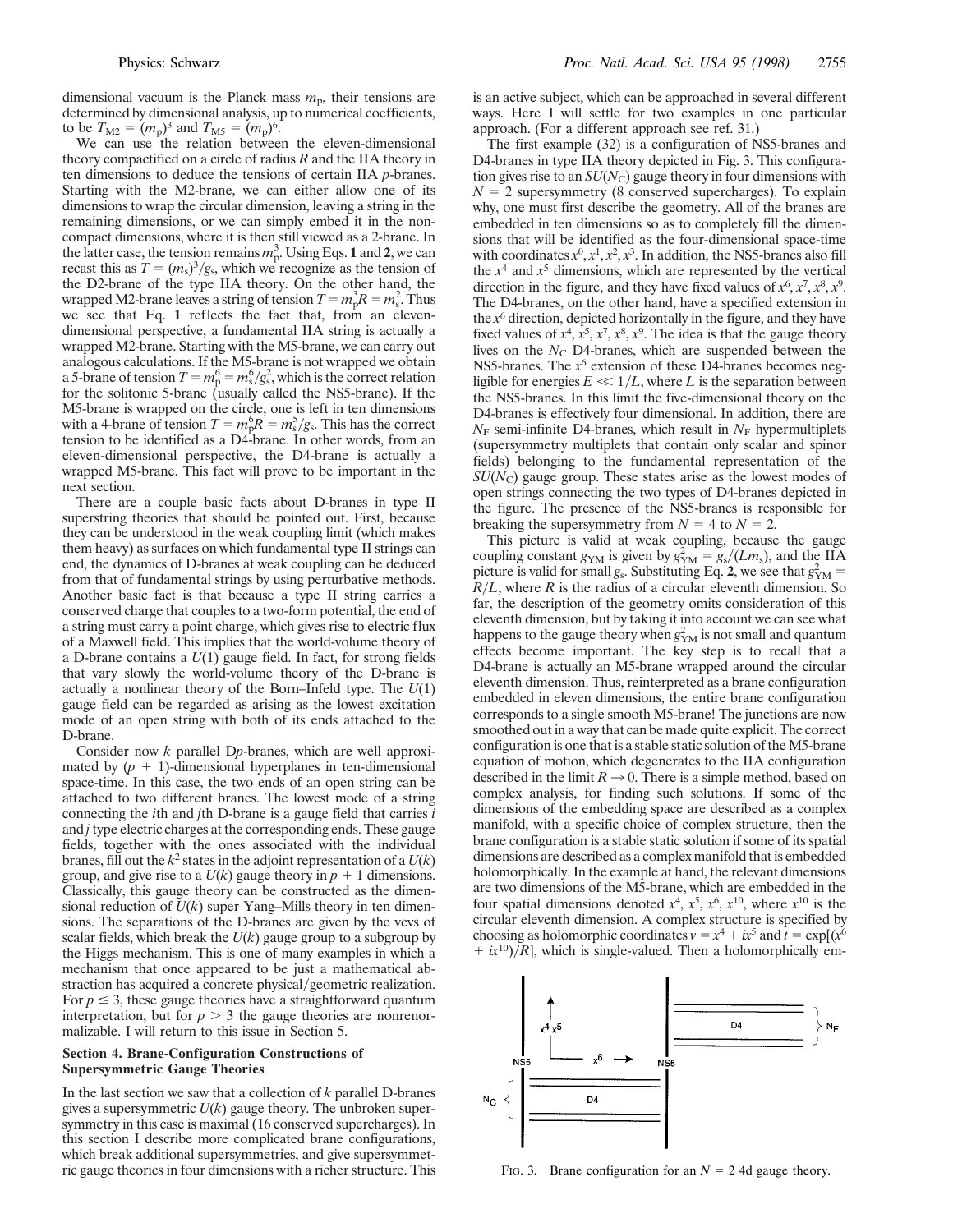bedded submanifold of one complex dimension (or two real dimensions) is specified by a holomorphic equation of the form  $F(t, v) = 0$ . The appropriate choice of *F* is a polynomial in *t* and *v*with coefficients that correspond in a simple way to the positions of the NS5-branes and D4-branes. (For further details see ref. 32.) This two-dimensional submanifold is precisely the Seiberg– Witten Riemann surface (or "curve") that characterizes the exact nonperturbative low-energy effective action of the gauge theory. When first discovered (33, 34), this curve was introduced as an auxiliary mathematical construct with no evident geometric significance. We now see that the Seiberg–Witten solution to the  $S\bar{U}(N_C)$  gauge theory with  $N = 2$  supersymmetry and  $N_F$  fundamental representation hypermultiplets is encoded in an M5 brane with four of its six dimensions giving the space time and the other two giving the Seiberg–Witten curve! This simple picture makes the exact nonperturbative low energy quantum physics of a wide class of  $N = 2$  gauge theories almost trivial to work out by entirely classical reasoning. The construction can be generalized to various other gauge groups and representations by considering more elaborate brane configurations. A class of examples of special interest are theories that have superconformal symmetry. Such theories are free from the usual ultraviolet divergences of quantum field theory.

The brane configuration described above can be modified to describe certain  $N = 1$  supersymmetric gauge theories. One way to achieve this is to rotate one of the two NS5-branes so that it fills the dimensions  $x^8$ ,  $x^9$  and has fixed  $x^5$ ,  $x^6$  coordinates. When this is done the  $N<sub>C</sub>$  D4-branes running between the NS5-branes are forced to be coincident. The rotation breaks the supersymmetry from  $N = 2$  to  $N = 1$ . One of the remarkable discoveries of Seiberg is that an  $N = 1$  supersymmetric gauge theory with gauge group *SU*( $N_c$ ) and  $N_F \geq N_c$  flavors is equivalent in the infrared to an  $SU(N_F - N_C)$  gauge theory with a certain matter content (35). This duality can be realized geometrically in the brane configuration picture by smoothly deforming the picture so as to move one NS 5-brane to the other side of the other one (36–38). Such a move certainly changes the exact quantum vacuum described by the configuration. However, the parameters involved are irrelevant in the infrared limit, so one achieves a simple understanding of Seiberg duality.

## **Section 5. New Nongravitational Six-Dimensional Quantum Theories**

We have seen that it is interesting and worthwhile to consider the world volume theory of a collection of coincident or nearly coincident branes. For such a theory to be regarded in isolation in a consistent way, it is necessary to define a limit in which the brane degrees of freedom decouple from those of the surrounding space-time ''bulk.'' Such a limit was implicitly involved in the discussion of the preceding section. (This involves some subtleties, which I did not address.) In this section I wish to consider the six-dimensional world-volume theory that lives on a set of (nearly) coincident 5-branes. If one can define a limit in which the degrees of freedom of the world-volume theory decouple from those of the bulk, but still remain self-interacting, then we will have defined a consistent nontrivial six-dimensional quantum theory  $(39)$ . (The only assumption that underlies this is that M theory) superstring theory is a well-defined quantum theory.) The sixdimensional quantum theories that are obtained this way do not contain gravity. The existence of consistent quantum theories without gravity in dimensions greater than four came as quite a surprise to many people.

As a first example consider *k* parallel M5-branes embedded in flat eleven-dimensional space-time. This neglects their effect on the geometry, which is consistent in the limit that will be considered. The only parameters are the eleven-dimensional Planck mass  $m_p$  and the brane separations  $L_{ij}$ . In eleven dimensions an M2-brane is allowed to terminate on an M5-brane. Therefore, a pair of M5 branes can have an M2-brane connect them. When the separation  $L_{ij}$  becomes small, this M2-brane is

well approximated by a string of tension  $T_{ij} = L_{ij} m_{\rm p}^3$ . The limit that gives decoupling of the bulk degrees of freedom is  $m_p \to \infty$ . By letting the separations approach zero at the same time, this limit can be carried out holding the string tensions  $T_{ii}$  fixed. In the limit one obtains a chiral six-dimensional quantum theory with (2, 0) supersymmetry containing *k* massless tensor supermultiplets and a spectrum of strings with tensions  $T_{ij}$ . There are five massless scalars associated to each brane (parametrizing their transverse excitations). They are coordinates for the moduli space of the resulting theory, which is  $(\mathbb{R}^5)^k / S_k$ . The permutation group  $S_k$  is due to quantum statistics for identical branes. String tensions depend on position in moduli space, and specific ones approach zero at its singularities.

A closely related construction is to consider *k* parallel NS 5-branes in the IIA theory. The difference in this case is that one of the transverse directions (parametrized by one of the five scalars) is the circular eleventh dimension. In carrying out the decoupling limit one can send the radius *R* to zero at the same time, holding the fundamental type IIA string tension  $T = m_s^2 =$  $m_P^3 R$  fixed. The resulting decoupled six-dimensional theory contains this string in addition to the ones described above. It becomes bound to the NS5-branes in the limit, as the amplitude to come free vanishes in the limit  $g_s \rightarrow 0$ . The resulting theory has the moduli space  $(\mathbb{R}^4 \times S^1)^k / S_k$ . This theory contains fundamental strings and has a chiral extended supersymmetry, features that are analogous to type IIB superstring theory in ten dimensions. However, it is actually a class of nongravitational theories (labeled by *k*) in six dimensions. Because of the analogy some authors refer to this class of theories as *iib* string theories. Six-dimensional nongravitational analogs of type IIA string theory, denoted *iia* string theories, are obtained by means of a similar decoupling limit applied to a set of parallel NS5-branes in IIB theory. These *iia* and *iib* string theories are related by T duality. Explicitly, compactifying one spatial dimension on a circle of radius *Ra* or*Rb*, the theories (with given *k*) become equivalent for the identification  $m_s^2 R_a R_b = 1$ . This feature is directly inherited from the corresponding property of the IIA and IIB theories.

There are various generalizations of these theories that will not be described here. There are also six-dimensional nongravitational counterparts of the two ten-dimensional heterotic theories. These have chiral (1, 0) supersymmetry. In the notation of Fig. 2, they could be referred to as *he* and *ho* theories. They, too, are related by T duality. Although the constructions make us confident about the existence and certain general properties of these theories, they are not very well understood. The ten-dimensional string theories have been studied for many years, whereas these six-dimensional string theories are only beginning to be analyzed. Like their ten-dimensional counterparts, the fact that they have T dualities implies that they are not conventional quantum field theories.

### **Section 6. The Matrix Theory Proposal**

The discovery of string dualities and the connection to eleven dimensions has taught us a great deal about nonperturbative properties of superstring theories, but it does not constitute a complete nonperturbative formulation of the theory. In October 1996, Banks, Fischler, Shenker, and Susskind (BFSS) made a specific conjecture for a complete nonperturbative definition of the theory in eleven uncompactified dimensions called ''Matrix Theory'' (9, 40). In this approach, as we will see, other compactification geometries require additional inputs. It is far from obvious that the BFSS proposal is well-defined and consistent with everything we already know. However, it seems to me that there is enough that is right about it to warrant the intense scrutiny that it has received and is continuing to receive. At the time of this writing, the subject is in a state of turmoil. On the one hand, there is a new claim that the BFSS prescription [as well as a variant due to Susskind (41)] can be derived from previous knowledge (42). On the other, some people (43–45) are (cautiously) claiming to have found specific settings in which it gives